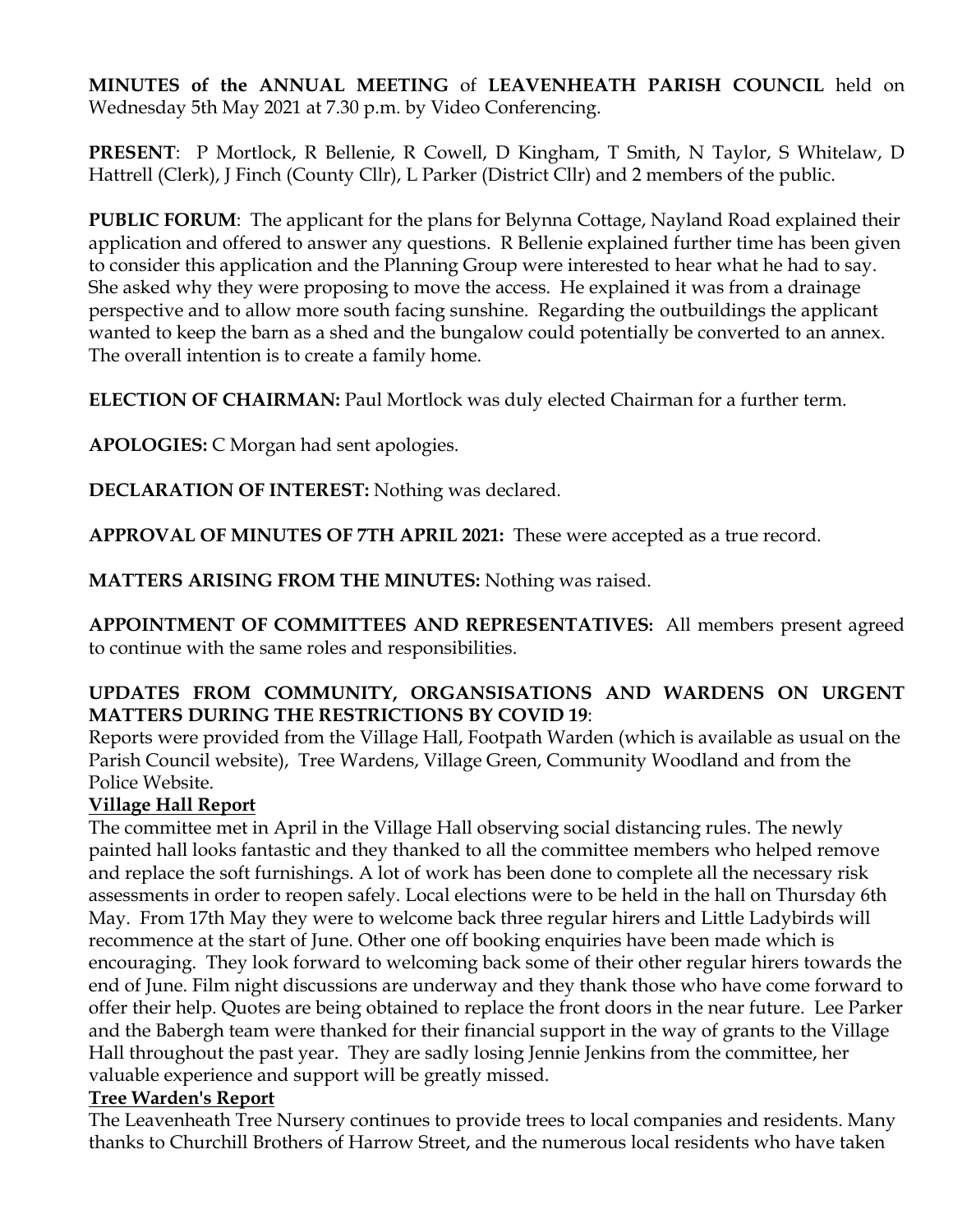trees. Trees still available are Oaks, Hornbeams, Field Maples, Wild Cherries and Crab Apples. With the sole objective of providing more trees for the parish and surrounding villages, whether it be in woods or on public or private property. These trees, along with protectors and stakes are provided free of charge to both residents and businesses in the parish, if anyone wishes to take one or more trees please contact Trevor Smith on 01206 262760 or via email at smith.2.trevor@gmail.com. In addition to the above initiative, the Public Realm Team from Babergh District Council, are offering Free Trees and Hedgerows Plants. Details for submitting an application are as follows

- please submit it by **Sunday 20th June 2021**
- please include details about the area of land available, and any indications of the age and species of trees you would like to plant (for example, this could be new hedgerows, creating orchards, or planting to fill gaps in an existing tree or hedge row line)
- applications for more mature tree planting on the edge of developed areas, in towns or villages or as focal points in green open space are welcome
- reach out to your local tree warden network, and/or our public realm team at biodiversity@baberghmidsuffolk.gov.uk, to ensure you're planting the right trees in the right place
- tree and hedge saplings are expected to be delivered to parishes for planting from mid-October 2021 onwards
- long term care and maintenance of trees and hedges planted under the scheme will be the responsibility of the parish or community group concerned
- we will, however, continue to be available for advice

Finally regarding the two incidents highlighted last month, a full report of the incident at Boxford Fruit Farm was sent to the Clerk to Council and a letter was sent to the company concerned. The second one involved a site visit taking place on the day the tree was due to be felled, and after consultation with Babergh District Council and the owners of the property, the tree remains in place and will not now be cut down

# **Police Report**

There were no crimes reported in March for the Leavenheath area.

# **Village Green Report**

No updates were given.

**BABERGH DISTRICT COUNCIL REPORT:** District Cllr L Parker attended and agreed to send his Annual Report via email. It was a quiet month at Babergh leading up to the Elections. He was concerned the return to face to face meetings was a backward step. Re-start grants are now available up to £18k. The restrictions grants have now finished. It noted that the former Lion pub has now been demolished and removed. The National Grid proposals are being robustly challenged and he thanked D Kingham for his great assistance in this regard. R Bellenie took the opportunity to thank L Parker and J Finch for all their assistance in resolving issues at the former Lion pub.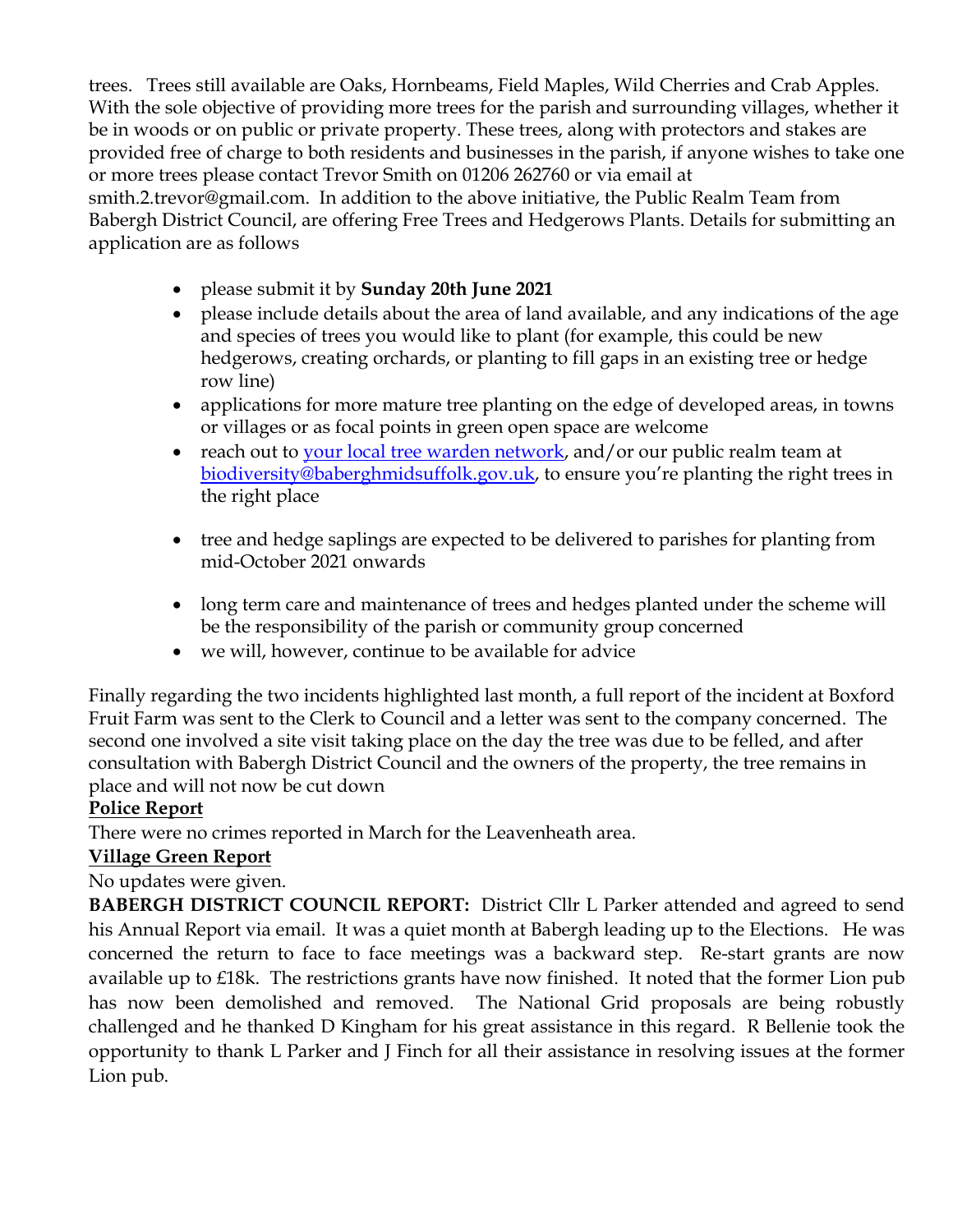**SUFFOLK COUNTY COUNCIL REPORT:** County Cllr J Finch attended and provided a summary of the past year at the County Council including their focus on Covid 19, road surfacing, installation of electric vehicle charging points and Fostering and Adoption. He noted over 98% of parents were offered one of their preferred school choices. An extensive program to make the County Council a net zero authority by 2030 is underway in response to the climate emergency. The County Council is investing in tree planting, restoring hedgerows and improving roadside verges. The Hold, new archive storage was opened last year. Investment continues to gain better broadband in the County. D Kingham raised with J Finch how the County Council are responding to the challenge of meeting face to face again. J Finch agreed to make enquiries.

**NEIGHBOURHOOD PLANNING UPDATE:** D Kingham advised that there was no meeting last month. Babergh District Council were asked for views on the draft policies and hopefully there will be an update for next meeting.

**CORRESPONDENCE:** On-going correspondence was discussed.

**URGENT HIGHWAYS SAFETY MATTERS**: Nothing was raised.

**FINANCE:** The Bank Balances as at 1st May 2021 are £46499.24 in the Community Account and £15508.50 in the Rate Reward Account making a total of £62007.74.

The following pre-agreed payments were made: -

| Cheque No.            | Amount  | Payee              | <b>Details</b>     |
|-----------------------|---------|--------------------|--------------------|
| As at 1st May         |         |                    |                    |
| <b>Funds Transfer</b> | 549.20  | <b>SALC</b>        | Subscription       |
| Funds Transfer        | 277.20  | Tree & Lawn Co Ltd | V Green            |
| Funds Transfer        | 737.79  | Clerk/HMRC/SCC     | Staffing costs     |
| <b>Funds Transfer</b> | 2722.00 | Groundwork UK      | NP - surplus grant |
| Funds Transfer        | 1000.00 | Groundwork UK      | NP - surplus grant |

The End of Year Accounts were approved, so the next stage of the Audit preparation would be carried out. N Taylor queried some of the wording on the document. It was resolved to donate £500 to Suffolk Accident Rescue and £350 to Sudbury Citizens Advice Bureau - **Action Clerk to make payments with the next payment run**. Litter picking equipment was agreed up to a £200 limit. This was delegated between meetings to N Taylor and the Chairman. It was noted the invoices should be made out to the Parish Council to enable them to recover the VAT. Members were considering a small donation towards the Kingsland Lane private resurfacing as it forms part of a major footpath network. It was agreed to include as an Agenda item for the June Meeting and in the meantime enquire about the overall costs and specification - **Action Clerk**. In relation to the CIL monies, R Bellenie is making further enquiries and will circulate information when received - **Action R Bellenie**. It was agreed for R Cowell to produce a questionnaire to consider the size of the problem in relation to a Community Transport provision - **Action R Cowell**. The Neighbourhood Planning Group has information regarding the need for further playground equipment and will collate this ready for further consideration - **Action D Kingham**.

**MAINTENANCE OF VILLAGE ASSETS:** Discussions took place regarding the hidden bench, a decision relating to the cover that is required was still to be determined. Work is to be undertaken next month on the following:

Notice Board - High Road (to be painted)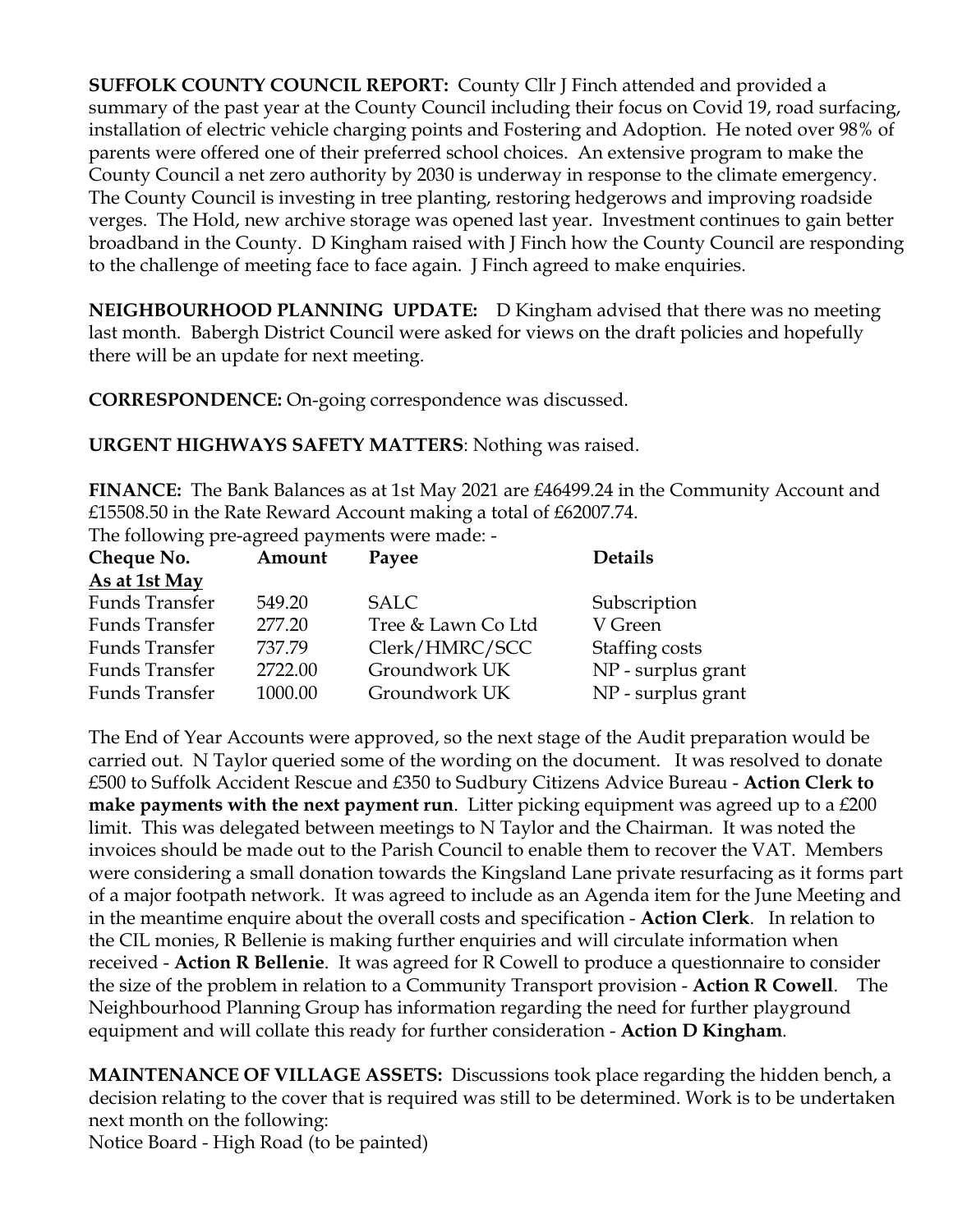The Leavenheath Village Sign (Re varnish required) Notice Board on the Village Green (to be rebuilt) The Sylvia Attwood Bench on the Village Green will be removed from the Green to T Smith's workshop, where it can be sanded down and re varnished.

**ANNUAL PARISH MEETING & FACE TO FACE MEETINGS:** The return to face to face meetings was discussed and that we are partially through the vaccination program with Councillors having received either no jabs, 1 jab or both jabs. It wasn't considered possible to hold an Annual Parish Meeting safely face to face and as video meetings were no longer permitted, sadly it was agreed to postpone the Annual Parish Meeting until early March next year. In the meantime, residents would be encouraged to share their issues with the Parish Council - **Action Clerk.** It was agreed to write to the MP sharing concern of the decision not to extend the legislation for video conference Council Meetings to be discriminatory. D Kingham agreed to draft the letter for the Clerk to send **- Action D Kingham and Clerk.** 

**REPORTS AND QUESTIONS FROM CHAIRMAN AND MEMBERS :** Sadly, despite further requests, and more publicity, T Smith still has not had any interest in the Speedwatch programme. Therefore he is making one final appeal this month to all residents of the village who may be interested in participating in a Community Speed Watch Group. If he still doesn't receive any support, there may be little option but to shelve the project. An online training video for Speed Watch will soon be available and a visit to the new team on their first deployment would be made to guide them through the practical stages and get them up and running. Finally T Smith has been made aware of an issue with flooding in Honey Tye, and the residents have been advised to raise this with the Parish Council, the details have been provided to the council via a separate email. T Smith agreed to take this further between meetings with J Finch and the officers at the County Council - **Action T Smith**.

The meeting closed at **9.39 p.m**.